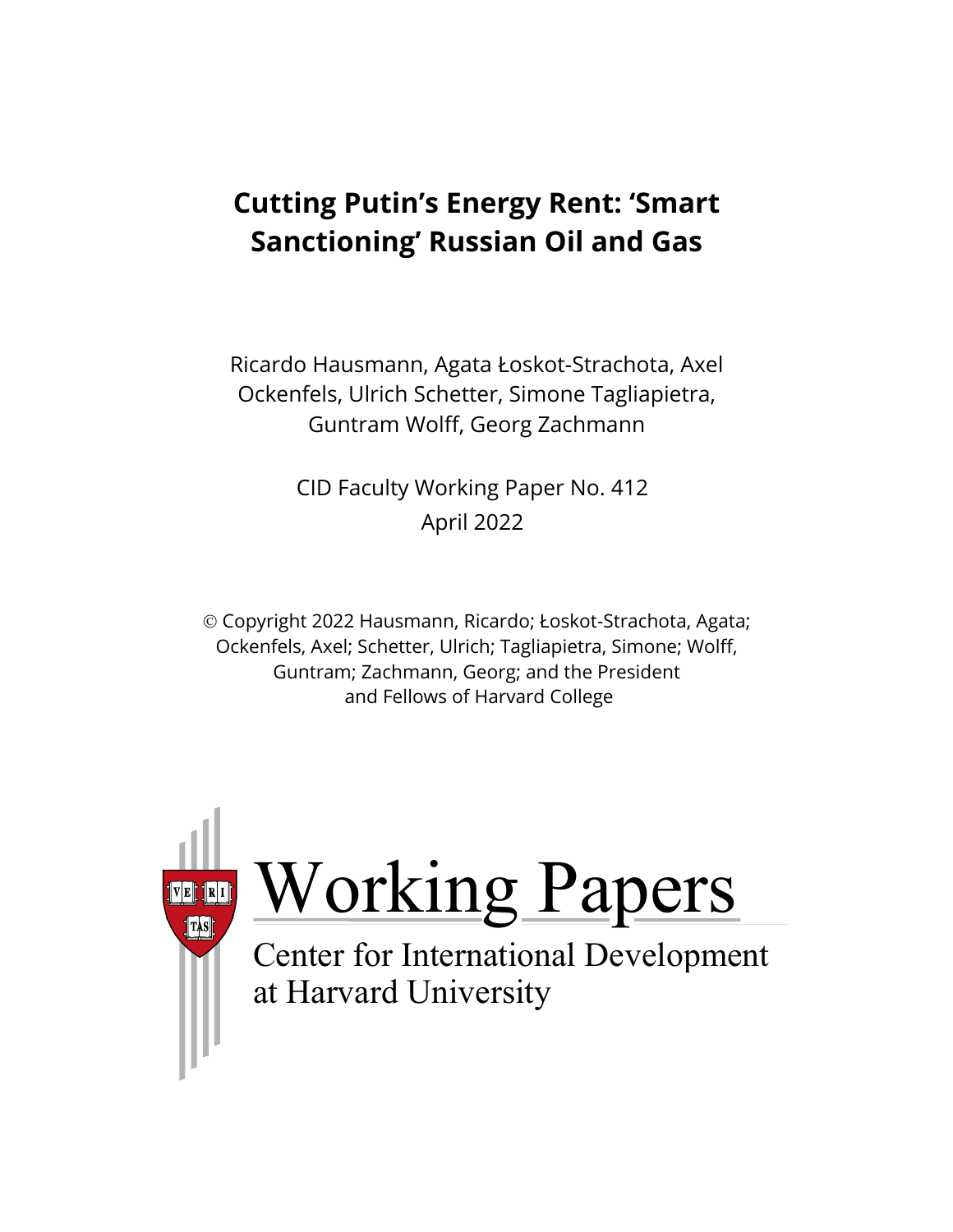#### **Abstract**

Following the Russian aggression against Ukraine, major sanctions have been imposed by Western countries, most notably with the aim of limiting Russia's access to hard international currency. However, Russia remains the world's first exporter of oil and gas, and at current energy prices this provides large hard currency revenues. As the war continues, European governments are under increased pressure to scale-up their energy sanctions, following measures taken by the United States, the United Kingdom, Canada and Australia. This piece argues that given the inelasticity of Russia's oil and gas supply, for Europe the most efficient way to sanction Russian energy would not be an embargo, but the introduction of an import tariff that can be used flexibly to control the degree of economic pressure on Russia.

Ricardo Hausmann Rafik Hariri Professor of the Practice of International Political Economy, Harvard Kennedy School, Harvard University, Cambridge, MA, United States Email: [ricardo\\_hausmann@hks.harvard.edu](mailto:ricardo_hausmann@hks.harvard.edu)

Agata Łoskot-Strachota Senior Fellow and Coordinator of Europe's gas markets and policies research, OSW – Centre for Eastern Studies, Warsaw, Poland Email: [agata.loskot@osw.waw.pl](mailto:agata.loskot@osw.waw.pl)

Axel Ockenfels Full Professor, University of Cologne and Director of the Cologne Laboratory of Economic Research, Cologne, Germany \* Email: [ockenfels@uni](mailto:ockenfels@uni-koeln.de)-koeln.de

Ulrich Schetter Postdoctoral Fellow, Harvard Kennedy School, Harvard University, Cambridge, MA, United States Email: [ulrich\\_schetter@hks.harvard.edu](mailto:ulrich_schetter@hks.harvard.edu)

Simone Tagliapietra Senior Fellow, Bruegel, Brussels, Belgium and Adjunct Professor, Catholic University of the Sacred Hearth, Milan, Italy Email: [simone.tagliapietra@bruegel.org](mailto:simone.tagliapietra@bruegel.org)

Guntram Wolff Director, Bruegel and Part-Time Professor, Free University Brussels – ULB, Belgium, Brussels Email: [guntram.wolff@bruegel.org](mailto:guntram.wolff@bruegel.org)

Georg Zachmann Senior Fellow, Bruegel, Brussels, Belgium Email: [georg.zachmann@bruegel.org](mailto:georg.zachmann@bruegel.org)

*\* Axel Ockenfels gratefully acknowledges support by the European Research Council (ERC) under the European Union's Horizon 2020 research and innovation programme (grant agreement No 741409); the results reflect the authors' view; the ERC is not responsible for any use that may be made of the information it contains.*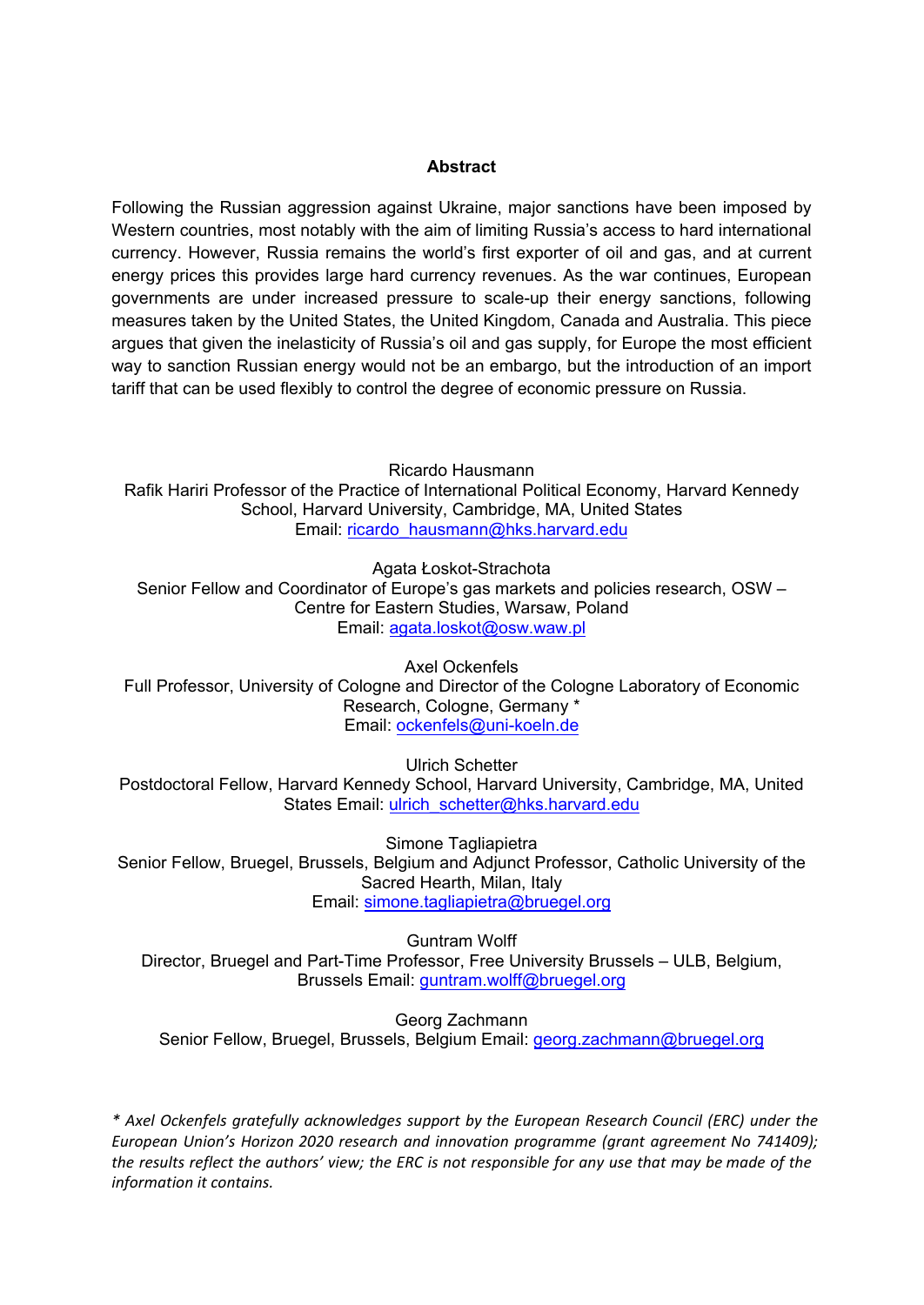The major sanctions imposed on Russia in the wake of its invasion of Ukraine have most notably aimed at limiting Russia's access to hard international currency. However, Russia remains the world's first exporter of oil and gas, generating large hard currency revenues. At current energy prices, Russia's energy revenues are estimated at about \$700 million per day for crude oil and refined products, and about \$400 million per day for natural gas sent via pipelines to the European Union (1).

The proceeds of oil and gas exports account for about half of Russia's federal budget (1). As the war in Ukraine continues, importing governments are therefore under increased pressure to target these exports through scaled-up sanctions.

The United States, the United Kingdom, Canada and Australia have said they will ban or phase down energy imports from Russia by the end of 2022. However, the main buyer of Russian fossil fuels, the EU, has so far refrained from a full oil and gas embargo. Instead, the EU has set out a new energy strategy – REPowerEU – which has as its goals the reduction by nearly two thirds of EU gas imports from Russia by end-2022 and making Europe independent from all Russian fossil fuels well before 2030 (2). REPowerEU does not represent a sanction on Russia, but is rather a political decision to reduce permanently the EU's overdependency on Russian energy.

For the EU, an immediate fossil-fuel embargo would have implied substantial costs, as the EU imports about 40 percent of its natural gas and around 25 percent of its oil from Russia. In comparison, the US imports 8 percent of its oil and the UK imports around 5 percent of its natural gas and oil from Russia. Rejecting calls to join an embargo, German Chancellor Olaf Scholz said energy imports from Russia "are of essential importance for the everyday life of our citizens," and not imposing an embargo was a "conscious" decision by European governments (3).

But the West's mixed approach towards Russian energy imports has been counterproductive. Lower volumes of Russian energy brought to the market and the expectation of potentially tighter sanctions in the future have increased global, and particularly European, prices for the Russian energy still being delivered. The higher prices have overcompensated for the loss of volume brought about by embargos imposed by some countries. A partial wind-down of volumes from Russia will in the short term not reduce Russia's energy revenues.

Only an immediate and full embargo would drastically cut Putin's revenues. But it would also have substantial though [perhaps](https://www.econtribute.de/RePEc/ajk/ajkpbs/ECONtribute_PB_028_2022.pdf) [manageable economic repercussions](https://www.econtribute.de/RePEc/ajk/ajkpbs/ECONtribute_PB_028_2022.pdf) for Europe (4). And given that Russia is the world's largest overall exporter of crude oil, refined products and natural gas to global markets (5-6), a complete embargo on Russian energy would have huge effects on global energy markets, impoverishing some oil consumers and enriching other oil producers.

However, such a global embargo is unlikely because not all countries, including China in particular, will not participate. As a consequence, an embargo by a subset of countries is likely to lead to a substantial redirection of oil, with a much smaller reduction in Russian oil exports.

Instead of continuing to cut volumes only partially, or the Western alliance going for a total energy embargo on Russia, we suggest a smarter approach. Russian oil and gas supplies cannot easily be sold elsewhere, and thus Europe can tax Putin's energy imports while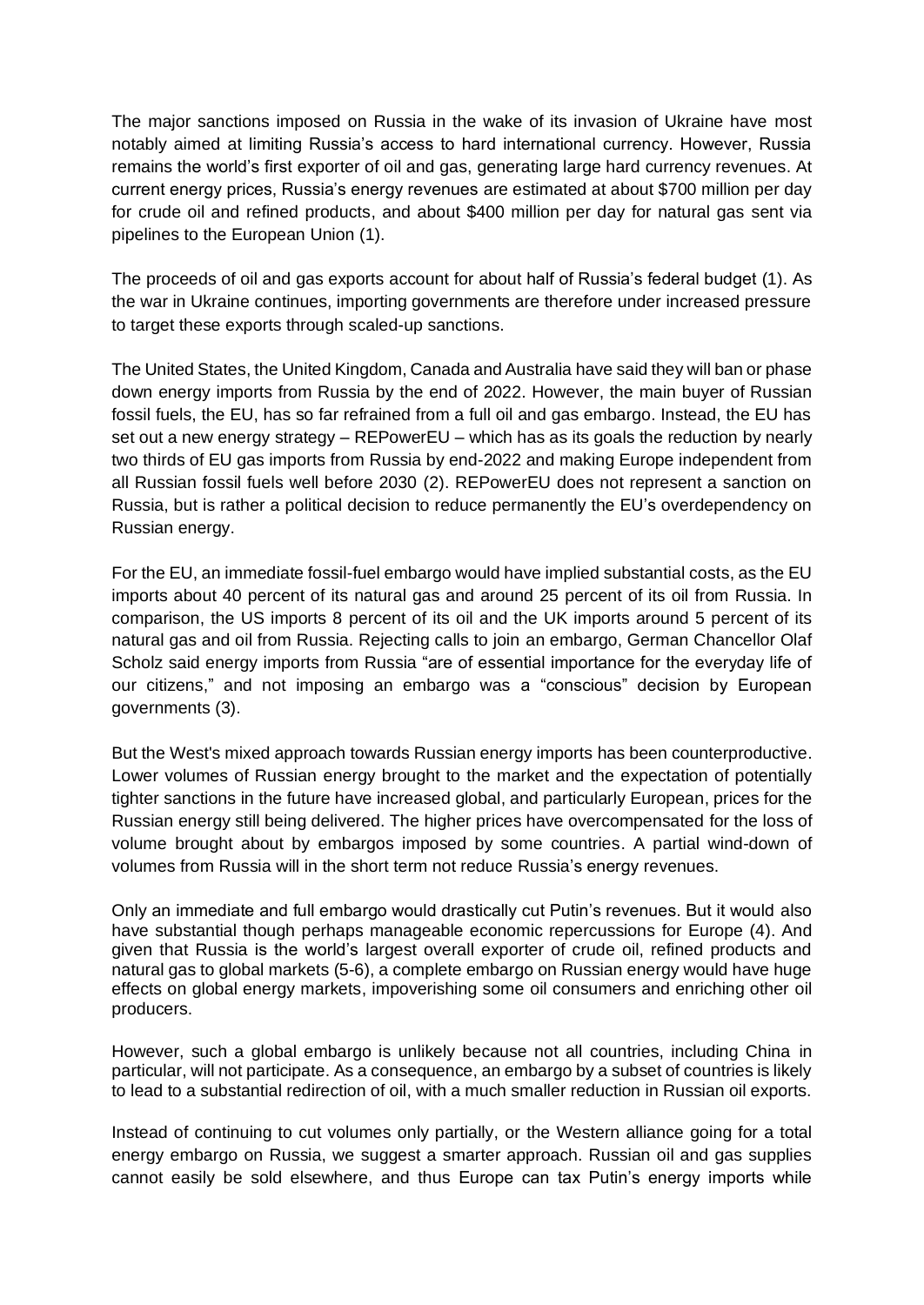keeping Russian oil and gas flowing to Europe. We lay out how this can most effectively be done.

# *Tax incidence: how to take Putin's rents with an import tariff on oil and gas*

A simple insight from tax theory is that the so-called 'tax incidence' depends on the relative elasticity of supply and demand, ie on whether sellers or buyers have relatively better alternatives (7). Imagine that all oil is identical and costless to transport. In this case, Russia would just redirect its oil to China, displacing Gulf oil, which would be redirected to Europe. In such a world, a Western oil embargo would not harm Russia and would not cost Europe anything either. Now consider the current situation, where oil and natural gas mainly flow through existing pipelines and they mostly go West. In this case, Russia would have no choice other than to sell the oil to Europe or not sell it at all. In general, the less elastic the supply (eg because oil cannot be diverted), and the more elastic the demand (eg because Europe can import from the Gulf), the more the larger the share of tax paid by the supplier will be, while the opposite is true in case demand is less elastic than supply. And while a tariff would increase the price for the final consumer, this increase would be relatively small in a situation of highly elastic demand and highly inelastic supply. The extra amount the consumers would pay for oil would be much smaller than the extra tariff revenue the government would receive. EU governments could use this revenue to support those most affected by high energy prices. And given that Russia would mostly pay the tariffs, Putin's rents resulting from the high prices would be taxed effectively.

Therefore, the impact of an oil tax on Russia depends on the relative elasticities of supply and demand. In the following, we show that Russian oil and gas exports to Europe are inelastic. Moreover, we argue that especially for oil, demand is rather elastic while we propose steps to increase the demand elasticity of gas.

# *The inelasticity of Russian oil and gas exports to Europe*

In 2021, 60 percent of Russia's oil exports went to European Organisation for Economic Cooperation and Development countries. For Russia, redirecting substantial oil exports from Europe to non-OECD-countries such as China and India would be difficult because of bottlenecks in the domestic and export infrastructure, and differences in oil quality between east-bound and west-bound fields. This would make it very costly for Russia to sidestep a Western tax on its oil. An attempt to do so would amount to a self-embargo. Russia's inability to export at full production capacity (minus domestic consumption) will result in domestic storage filling up rapidly, eventually forcing refinery and production shut-ins, hurting mediumterm Russian oil export capacity. A full European import stop for Russian oil would thus have high economic cost for Russia.

In 2021, 75 percent of Russian natural gas exports went to OECD Europe. About 90 percent of this gas was transported via four major pipeline systems. This strong reliance on pipelines implies that Russia cannot redirect export flows from Europe to Asia in the near future. That is, Russian gas exports to Europe are even less elastic than its oil exports. Russia exported 155 billion cubic metres (bcm) of gas to the EU in 2021, and only 16.5 bcm to China. On top of volumes, it is also important to flag that commercial conditions in the Chinese market are much worse for Russia than those in the European market. Russia is estimated currently to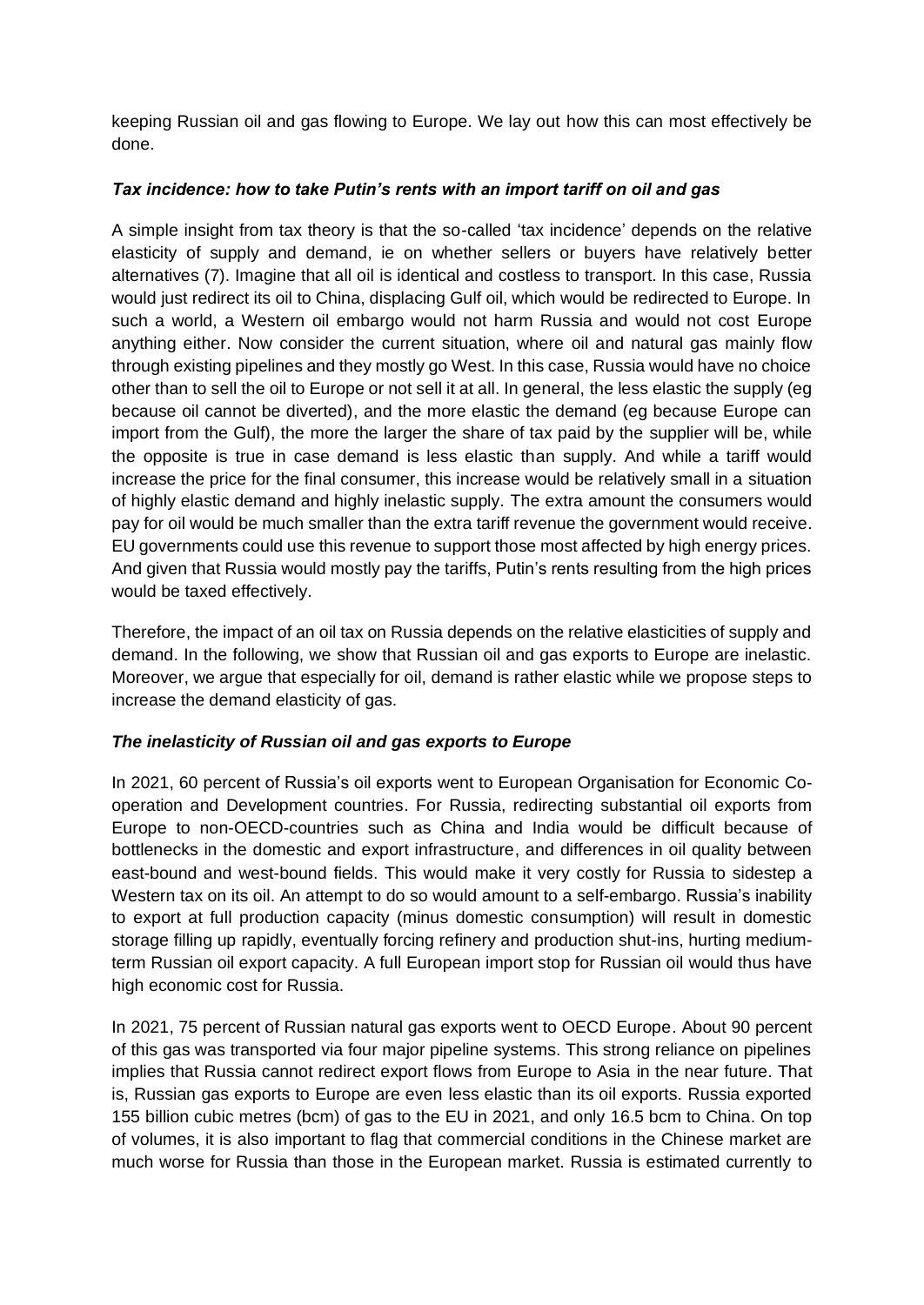charge \$3 /million British thermal unit (MMBtu) on the deliveries to China via the Power of Siberia pipeline, while it charges \$10-\$25 /MMBtu on the deliveries to Europe.

### *The strategic interaction*

Both parties can unilaterally inflict great harm on the other – and itself – through an embargo. It is therefore not sufficient to consider the question of tax incidence in isolation; an implicit or explicit negotiation needs to be considered. For instance, Putin's threat of a sudden stop to gas supplies, in retaliation for an import tariff, becomes more credible the more tariffs eat into his rents from energy exports.

There are two strategic ways to support smart sanctioning, and to reduce the risk of retaliatory measures.

First, Putin's options should be limited. A large international demand cartel that agrees on a minimum tariff on Russian energy would make it more difficult for Russia to avoid the tariff and more costly to retaliate against the tariff. By imposing an embargo  $(=$  infinite tariff), the US, UK, Canada and Australia already meet the criteria for becoming cartel members. Requiring only a more moderate tariff to become a cartel member would increase the likelihood of cooperation by the EU and other regions.

Second, the EU needs more strategic options. Put simply, it needs to prepare for the worst, a full stop to supplies. Even if the EU does not seek an embargo, better preparations increase the effectiveness of the tariff by increasing demand elasticity, ie by making it easier for European demand to shift to other sources, and by limiting the harm Putin could impose on the EU by choosing an embargo.

This will require bold government action to complement private-sector action. EU governments should temporarily suspend regulations that prevent the increased use of immediately available energy resources, or the fast deployment of renewables and the corresponding infrastructure. Governments should also throw big money at the relevant players and use clever market design tools, comparable to interventions during the COVID-19 pandemic (8-9), to accelerate the build-up of the necessary infrastructure. Plus, governments should start acting immediately to reduce Russian imports.

In concrete terms, three steps should be urgently taken.

First, EU governments should act together to procure as much alternative oil, gas and coal as possible. For gas, this would primarily be in the form of LNG. EU joint purchasing of gas would increase bargaining power. For oil and coal, there should be an internationally coordinated effort to make sure that producing countries with seizable spare capacity scale-up their production to compensate for a possible cut off from Russia.

Second, EU governments need to make sure gas storage is replenished adequately ahead of next winter. This entails a regulatory change to oblige companies owning gas storage sites in Europe to refill them to at least 80 percent capacity by October 2022 (2). As winter is the season in which Putin has the strongest leverage over Europe, this represents a key element to ensure EU resilience.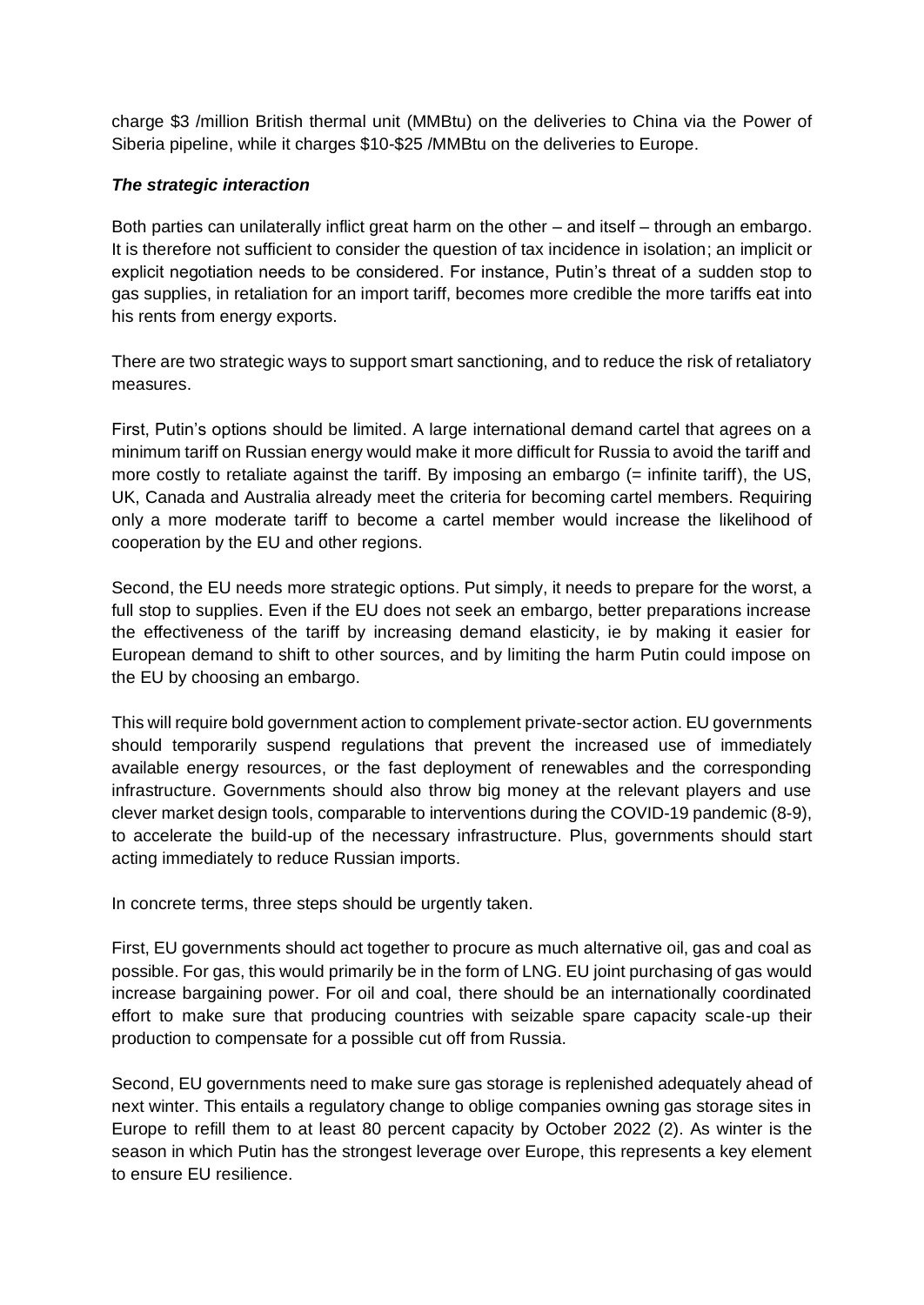Third, EU governments must promptly unleash both supply and demand-side measures to foster energy security. On the supply side, this can include temporary gas-to-coal switching in power generation, a postponement of planned closures of nuclear power plants, and frontloading of renewables. On the demand side, this notably implies promoting oil and gas savings to reduce the risk of a supply crunch.

## *Conclusions*

Infrastructure bottlenecks prevent Russia from selling all the oil it wants to bring to market, even at lower prices. Europe can exploit this dependency by offering to buy Russian oil and gas only at a substantial discount. One way to do this is through an import tariff.

The EU's current plan to reduce imports of gas from Russia by nearly two-thirds by end-2022 could be a worse choise than the tariff approach in virtually every respect. It could cause the price of Russian imports to increase massively for European consumers. As a result, Russia's revenues could increase even if volumes fall as drastically as the EU wants them to. At the same time, energy supply could drop to critical levels, and dealing with the resulting crisis would put a strain on state budgets and could lead to political challenges.

Another advantage of a tariff is that it can be used flexibly, especially compared to the current choice between zero (business-as-usual) and infinite (embargo) tariffs. Most importantly, the tariff can be fine tuned to incentivise diversification in the West, and to control flexibly the degree of economic pressure on Russia.

More research on how the tariff should be designed would be useful. What system of tariffs on different fossil fuels and in different regions would maximise its economic effectiveness? How should the tariff respond to changing economic and political conditions in order to stop the war and prevent further escalation? That said, our analysis suggests that the potential value of import tariffs on Russian fossil fuels can hardly be underestimated: smart sanctioning deserves more attention in the current global policy debates.

#### *References*

(1) International Energy Agency, (IEA), "Frequently Asked Questions on Energy Security" (17 March 2022, [https://www.iea.org/articles/frequently-asked-questions-on-energy-security\).](https://www.iea.org/articles/frequently-asked-questions-on-energy-security) [the easiest access to this source is via the URL]

(2) European Commission, (EC), "REPowerEU: Joint European action for more affordable, secure and sustainable energy"(8 March 2022, https://ec.europa.eu/commission/presscorner/ detail/en/ip\_22\_1511). [\[the easiest access to this source is via the URL\]](https://ec.europa.eu/commission/presscorner/detail/en/ip_22_1511)

(3) G. Wearder, German chancellor Scholz pushes back against Russian energy import ban, as oil and gas climb. *The Guardian,* (7 March 2022).